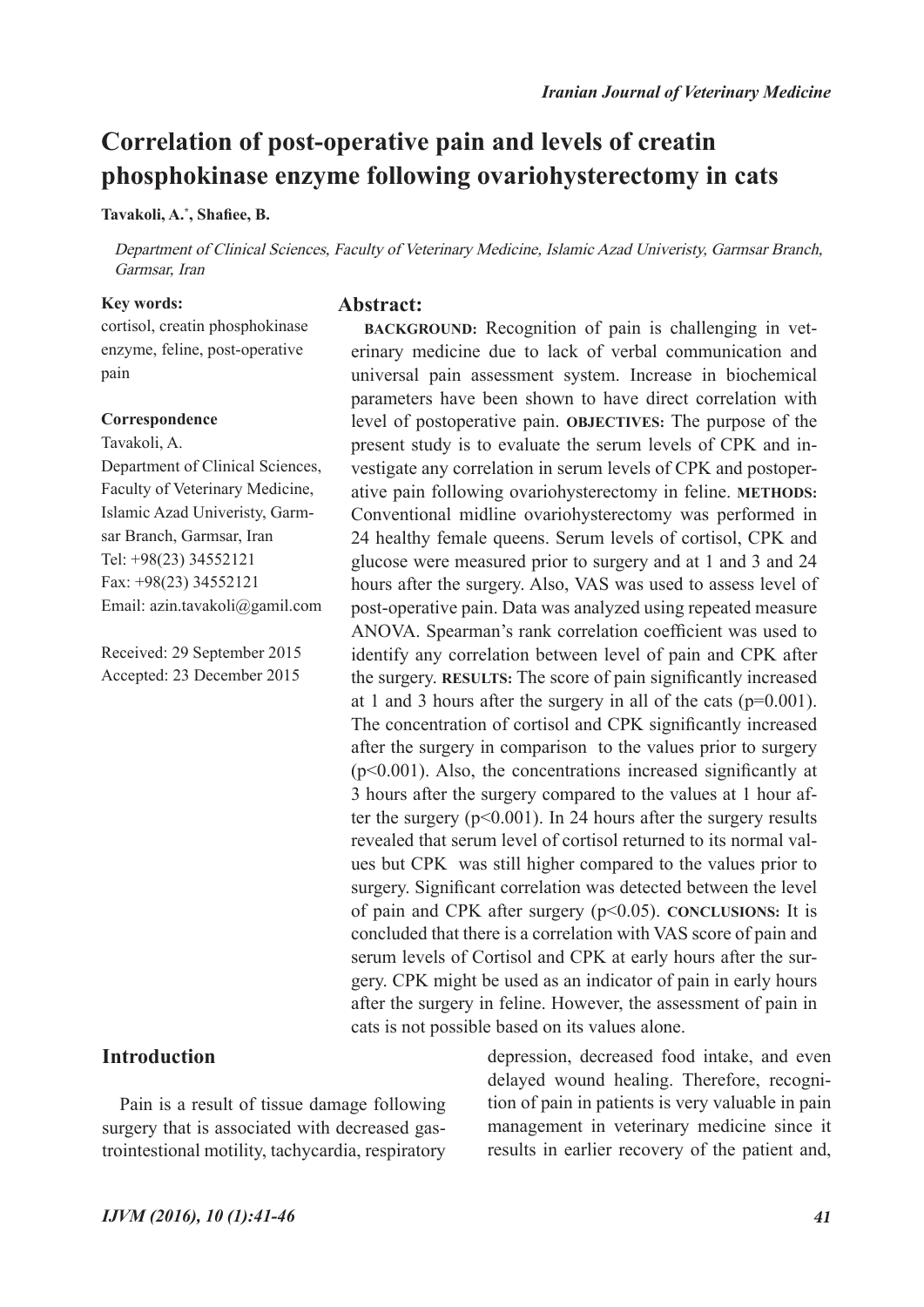consequently, earlier return to normal conditions (Minto et al., 2013; Johnson, 1991; Taylor, 2000). Because of the lack of verbal communication, pain assessment in small animals seems challenging. Many pain scales and indicators of pain like visual analogue scale, numerical rating scale, simple descriptive scale, and behavioral and physiological response rating scales have been introduced in veterinary medicine but there is no universal or self-sufficient pain assessment system (Firth and Haldane, 1999; Holton, 1998; Mathews, 2000; Mich and Helleyr, 2008). Most of the developed scales are subjective and rely on many external factors. Due to the lack of a certain subjective assessment of pain in animals, a multimodal approach is considered accurate and appropriate (Maticic et al., 2010; Mich and Hellyer, 2008). Therefore, if there is a measurable quantitative indicator of pain to be proved to have a correlation with the level of pain, assessment of pain will be very precise, easy, and reliable.

The visual analogue scale is proved to be a sensitive and reliable behavioral scale to assess pain and has been successfully applied in many studies (Pascoe, 2000; Conzemius et al., 1996; Budsburg et al., 2002). However, the subjectivity of the scale and the difference among observers is still an issue (Grant, 2006; Maticic et al., 2010). In addition, biochemical parameters have been shown to be indicators of pain and stress in veterinary medicine. Serum levels of cortisol and blood glucose were used as a marker to interpret post-operative pain (Smith, 1996). Serum cortisol concentration is recognized as one of the most objective criteria for pain assessment in animals and found to have a direct relation with post-operative pain in dogs (Grisneaux et al., 1999; Feldsien et al., 2010). Also, another marker of muscle injury is Creatin phosphokinase enzyme (CPK) that has been used in the assessment of pain in veterinary medicine (Hancock et al., 2005). It is shown that the serum level of the enzyme increases after the surgery and there is a correlation with its activity and the histologic changes of the back muscles (Kawaguchi et al., 1997; Arts et al., 2011). Since pain makes the animal reluctant to move and also the severity of pain is related to the invasiveness of the surgery, inflammation, and muscle injury (Maticic et al., 2010; Hancock et al., 2005), we hypothesized that if CPK has a correlation with scores of post-operative pain, it might be used as a biochemical indicator of pain. Therefore, this study was conducted to evaluate the serum levels of CPK and investigate any correlation in serum levels of CPK and post-operative pain following ovariohysterectomy in cats.

# **Materials and Methods**

After approval was received from the University Research Committee, 24 healthy DSH queens were selected for the study. Their body weights ranged from 3.1 to 4.4 kg, and they were aged 6 months to 3.4 years with a mean of 1.1±0.6 years. The cats were maintained at the same place and lighting conditions a few days prior to surgery. A control blood sample was taken from all the cats to measure the biochemical parameters including serum levels of glucose, cortisol, and CPK prior to surgery. The blood samples for the biochemical parameters analysis were collected from the cephalic vein at the same time. General anesthesia was performed with the administration of a combination of ketamin (Ketalar®, 10%, Alfasan, Woerden, Holland) 6.5 mg/kg and diazepam (Valium®, 10mg/2mL, Razi, Iran) 0.27 mg/kg, intravenously and continued by 1.5-2.2% isoflurane (Forane, Abbott Laboratories Ltd, UK) in oxygen following the intubation of the cats. A single dose of cefazolin (Ancef; Kefzol®, 1gr, Razi, Iran) 20 mg/kg/IV was administered as prophylaxis immediately prior to surgery. Also, all the cats received 0.5 mg/kg/ IV meloxicam (Metacam®, 7.5 mg/ml, Boehringer- Ingelheim, Germany) at the time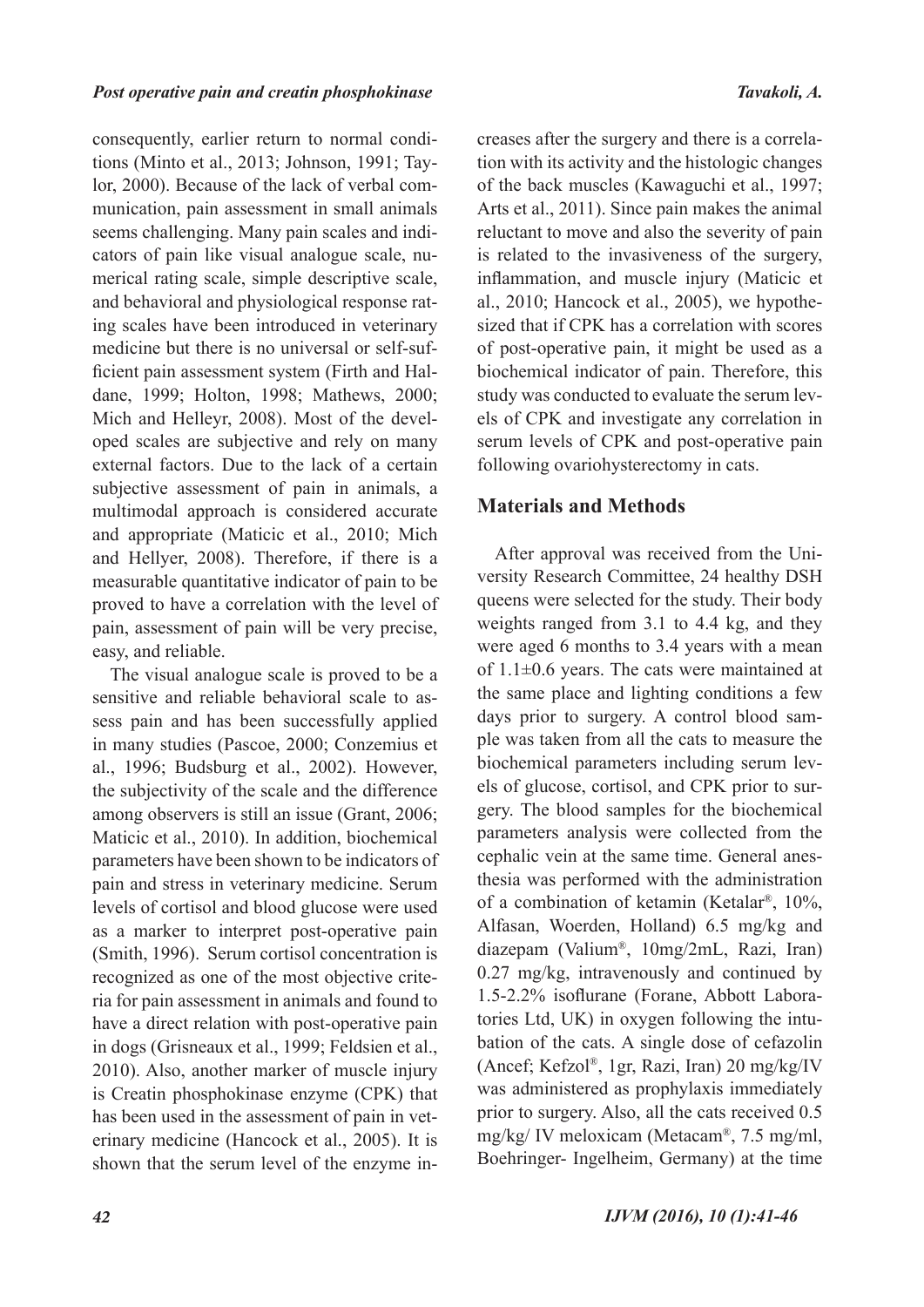of induction of anesthesia. Aseptic preparation of the patients' abdomen was performed in dorsal recumbency similarly. A midline skin incision was started from the umbilicus and extended 3-4 cm caudally. Following the identification of the more accessible ovary, the suspensory ligament and mesovarium were transected. Then, two simple ligatures using 3-0 polygalactin 910 were placed around the ovarian pedicle, and the ovary was transected and removed. The uterine artery and vein were ligated and severed 0.5 cm above the cervix. The stump was checked for hemorrhage and released to the abdomen. Finally, the incision was closed in a routine three-layer manner. The same surgeon performed all the surgeries.

Serum level of cortisol, CPK, and glucose were measured prior to surgery and at 1, 3, and 24 hours after the surgery. For cortisol, the blood samples were taken in the EDTA tubes and the samples were analyzed by a Dia Plus Immunoanlayser kit and using Roche Cobas e 411. For CPK and glucose, blood was taken in 1.5 mL microvettes and tested on an Idexx VetLab. In order to assess the level of pain, a trained observer recorded the score of pain in all the cats just before the surgery and at 1, 3, and 24 hours after the surgery using the Visual analogue scale (VAS) used by Conzemius et al. (1997) and Slingsby et al. (2000). The scale used subjective criteria including behavior, movements, mental status, temper, etc. An analysis of repeated measures with 95% Confidence Interval was carried out by the General Linear Model (GLM) procedure of the SPSS version 16.0. A p-value of less than 0.05 was statistically considered significant. A spearman's rank correlation coefficient was used to relate VAS scores to serum Cortisol, CPK, and glucose. Data were presented as Mean±SEM. A value of p<0.05 was considered significant.

# **Results**

Mean pain score measured by Visual Analogue Scale was 2.3±0.22 and 2.8±0.29 and at 1 and 3 hours following the surgery respectively. The score of pain significantly increased at 1 and 3 hours after the surgery in all of the cats ( $p=0.001$ ). Although 3 hours after the surgery Mean±SEM of pain score was higher compared to 1 hour after the surgery, the difference was insignificant  $(p>0.05)$ . The cats did not seem to have any pains 24 hours after the surgery. The concentration of blood glucose was significantly increased one hour after the surgery (p=0.0013). However, the increase was insignificant in cats at 3 hours following the surgery  $(p>0.05)$ . Results regarding serum levels of cortisol and CPK indicated that the concentration of cortisol and CPK significantly increased after the surgery in all the cats comparing to the values prior to the surgery (p<0.001). Moreover, the concentrations increased significantly at 3 hours after the surgery compared to the values at 1 hour after the surgery  $(p<0.001)$ . 24 hours after the surgery, the results revealed that serum level of cortisol returned to its normal values but CPK still was higher compared to the values prior to surgery. Values of blood concentration of glucose, cortisol, and CPK are illustrated in Table 1. There was a strong correlation between the VAS pain scores and serum cortisol. Also, a significant correlation was detected between the VAS pain scores and CPK at 1 and 3 hours

Table 1. Serum levels of glucose (mg/dl), cortisol (μg/dl), CPK (IU/l), and score of pain (Mean±SEM) prior, 1, and 3 hours following ovariohysterectomy in cats. (abc) Values within rows with different superscripts differ ( $p$ <0.05).

|                       | <b>Prior to surgery</b>          | 1 hr after the surgery    | 3 hr after the surgery         | 24 hr after the surgery      |
|-----------------------|----------------------------------|---------------------------|--------------------------------|------------------------------|
| Glucose $(mg/dl)$     | $129 \pm 21.21$ <sup>a</sup>     | $323.2 \pm 47.05^{\circ}$ | $256 \pm 74.9$ <sup>a</sup>    | $198 \pm 48.3$ <sup>a</sup>  |
| Cortisol $(\mu g/dl)$ | $3.21 \pm 0.32$ <sup>a</sup>     | $6.93\pm0.76$             | 9.00 $\pm$ 0.96 $\degree$      | $4.33 \pm 0.83$ <sup>a</sup> |
| CPK (IU/l)            | 670.18 $\pm$ 130.33 <sup>a</sup> | $2752.18 \pm 358.27$ b    | 3332.27 $\pm$ 481.88 $\degree$ | $3248.23 \pm 544.33$         |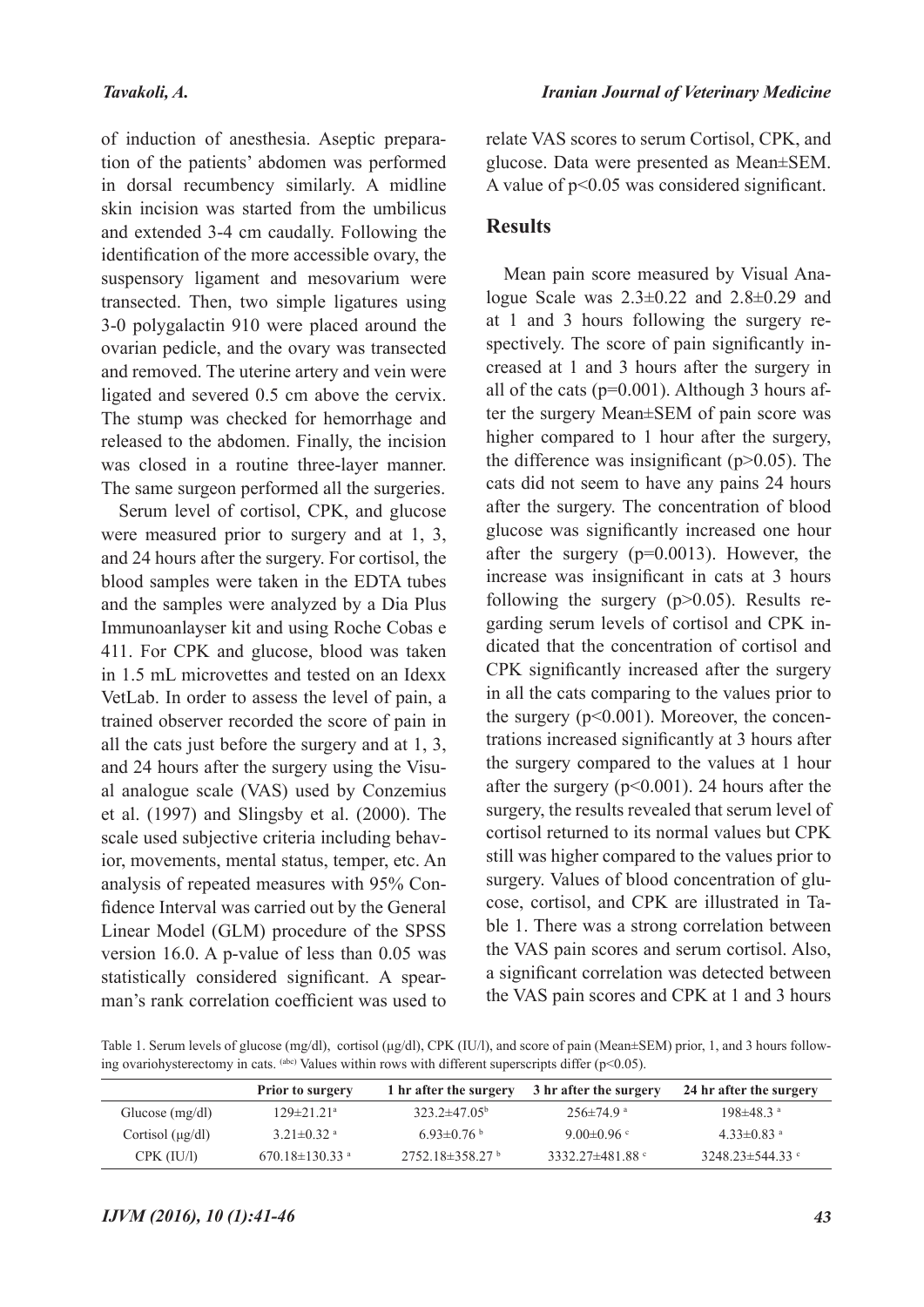after the surgery ( $p<0.05$ ; Table 1).

## **Discussion**

Successful pain management requires a valid and reliable assessment of the degree of pain. Because of the inability of animals to describe the level of pain they suffer, it is believed that the accurate recognition of pain needs a multimodal approach and the application of multiple parameters (Maticic et al., 2010). Thus, in this research we used VAS that has been successfully used to evaluate pain in dogs and cats to evaluate post-operative pain (Conzemius et al., 1997; Slingsby et al., 2000). In addition, because biochemical parameters have been used as markers of pain in veterinary medicine (Maticic et al., 2010), the alteration of serum concentration of cortisol, CPK, and glucose were assessed to investigate any correlation with pain.

Ovariohysterectomy produces mild to moderate post-operative pain and is used as a standard surgery to assess pain in animals (Genta and Fee, 1992). The score of pain significantly increased at the early hours after the surgery and decreased a day following the surgery. The concentration of cortisol significantly increased at 1 and 3 hours after the surgery and was very close to its normal values 24 hours after the surgery. The dynamic of changes of serum cortisol was very similar to VAS pain scores and a significant correlation was identified between these two parameters  $(p<0.05)$ . Serum cortisol concentration is recognized as one of the most objective criteria for pain assessment in animals and found to have a direct relation with post-operative pain (Smith et al., 1996; Feldsien et al., 2010). Secretion of cortisol together with glucose typically increase during stress, so they are not specific indicators of pain (Maticic et al., 2010). Both the duration and extent of trauma during the surgery will result in an increase in the serum levels of cortisol. However, because the condition,

duration, and type of the surgery were similar to the patients, the increase in cortisol was mainly due to pain in this study. The changes in blood glucose did not correlate to the VAS score of pain. Therefore, the blood level of glucose was not a reliable marker of pain in the present study because it decreased at three hours after the surgery, the time that cats had the highest pain score and were greatly suffering. Glucose has been used as an indicator of pain in newborns and animals (Smith et al., 1996). Similar results were obtained in cranial cruciate rupture surgery in dogs by Maticic et al. (2010).

In the present study, CPK increased significantly at early hours following the surgery and remained high a day after the surgery. It was during the time VAS scores of pain indicated that the cats did not suffer from pain generally. The highest reported pain score was between 3 to 6 hours after ovariohysterectomy, and the use of analgesic medications is not essential after 24 hours following the procedure (Slingsby et al., 2000, Carpenter et al., 2004). There was a correlation between VAS scores of pain and CPK changes at 1 and 3 hours after the surgery. The values of CPK stayed above the normal values, while VAS scores and cortisol indicated that the cats did not experience pain 24 hours after the operation. Different results have been reported in the literature in this regard. Kawaguchi et al. in 1997 reported that the serum level of CPK reaches a maximal value 1 day after the surgery. However, Shin et al. indicated that no significant difference in the serum levels of CPK occurred 24 hours after the surgery compared with the pre-operative condition (Shin et al., 2008) .

Creatin phosphokinase has been reported to be an indicator of muscle damage and operative trauma (Hancock et al., 2005). The increase in creatinine phosphokinase has been shown to occur in response to anesthesia with halothane and propofol, as well as with intramuscular injections (Aktas et al., 1997; Mat-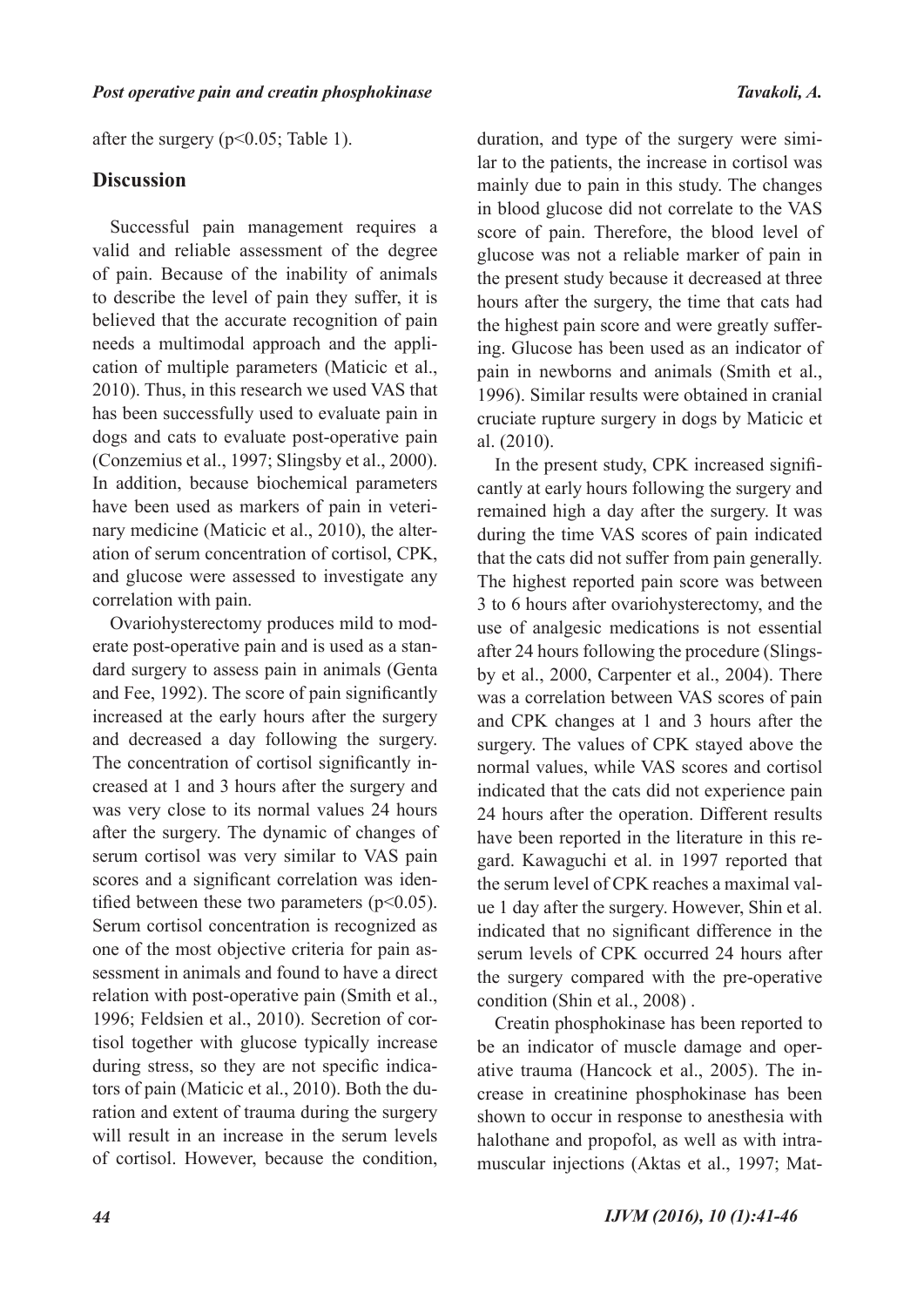# *Tavakoli, A.*

icic et al., 2010). None of the injections prior and during the procedure were intramuscular, so other sources of pain were eliminated for interpreting CPK values. Pain causes the animal to be reluctant to move after the operation. The recumbency following the surgery in addition to intra-operative trauma leads to muscle injury. This might lead to an increase in the values of CPK. Although CPK increases with skeletal muscle injury and recumbency, it has not been reported as a reliable indicator for pain in dogs (Austin et al., 2003; Hancock et al. 2005).

**Conclusion:** The results of our study indicated the concordance of the dynamics of pain measured by the VAS with cortisol and CPK at the early hours after the surgery. These findings demonstrated that CPK is a good indicator of pain in cats a few hours after the operation when the highest score of pain is expected. However, it is not recommended for assessing pain in cats based on its values alone. In addition, glucose was not a reliable indicator of pain.

# **Acknowledgments**

The authors would like to acknowledge Dr. Mahmoodi Ashtiani and Dr. Akbarein for their sincere collaboration in collecting and statistical analysis of this study data.

## **References**

- Aktas, B.M., Vinclair, P., Autefage, A., Lefeb-1. vre, H.P., Toutain, P.L., Braun, J.P. (1997) In vivo quantification of muscle damage in dogs after general anaesthesia with halothane and propofol. J Small Anim Pract. 38: 565-569.
- Arts, M., Brand, R., der Kallen, B.V., Nijeholt, 2. G.L., Peul, W. (2011) Does minimally invasive lumbar disc surgery result in less muscle injury than conventional surgery? A randomized controlled trial. Eur Spine J. 20: 51-57.
- stone, R.V., Martin, R.A. (2003) Laparoscopic ovariohysterectomy in nine dogs. J Am Anim 3. Austin, B., Lanz, O., Hamilton, S.M., Broad-

Hosp Assoc. 39: 391-396.

- 4. Budsberg, S.C., Cross, A.R., Quandt, L., Pablo, L.S., Runk, A.R. (2002) Evaluation of intrave- nous administration of meloxicam for periop- erative pain management following stifle joint surgery in dogs. Am J Vet Res. 63: 1557-1563.
- Carpenter, R.E., Wilson, D.V., Evans, A.T. 5. (2004) Evaluation of intraperitoneal and inci- sional lidocaine or bupivacaine for analgesia following ovariohysterectomy in the dog. Vet Anaesth Analg. 31: 46-52.
- 6. Conzemius, M.G., Hill, C.M., Sammarco, J.L., Perkowski, S.Z. (1997) Correlation between subjective and objective measurements used to determine severity of postoperative pain in dogs. J Am Vet Med Assoc. 210: 1619-1622.
- 7. Feldsien, J.D., Wilke, V.L., Evans, B.R., Conze-<br>mius, M.G. (2010) Serum cortisol concentra-<br>tion and force plate analysis in the assessment of pain associated with sodium urate-induced acute synovitis in dogs. Am J Vet Res. 71: 940- 945.
- ment of a scale to evaluate postoperative pain in dogs. J Am Vet Med Assoc. 214: 651-659. 8. Firth, A.M., Haldane, S.M. (1999) Develop-
- 9. Genta, R., Fee, J.P.H. (1992) Pain on injection of propofol: comparison of lidocaine with metoclopramide. Br J Anaesth. 69: 316-7.
- 10. Grant, D. (2006) Pain Management in Small Animals: A Manual for Veterinary Nurses and Technicians. Butterworth-Heinemann. Edin- burgh, London, New York, Oxford, Philadel- phia, St. Louis, Sydney, Toronto. p. 74-75.
- 11. Grisneaux, E., Pibarot, P., Dupuis, J., Blais, D. (1999) Comparison of ketoprofen and carpro- fen administered prior to orthopedic surgery for control of postoperative pain in dogs. J Am Vet Med Assoc. 215: 1105-10.
- Hancock, R.B., Lanz, O.I., Warldon, D.R., 12. Duncan, R.B., Broadstone, R.V., Hendrix, P.K. (2005) Comparison of postoperative pain fol- lowing ovariohysterectomy via harmonic scal- pel assisted laparoscopy versus traditional ce- liotomy in dogs. Vet Surg. 34: 273-282.
- 13. Holton, L.L., Scott, E.M., Nolan, A.M., Reid, J.,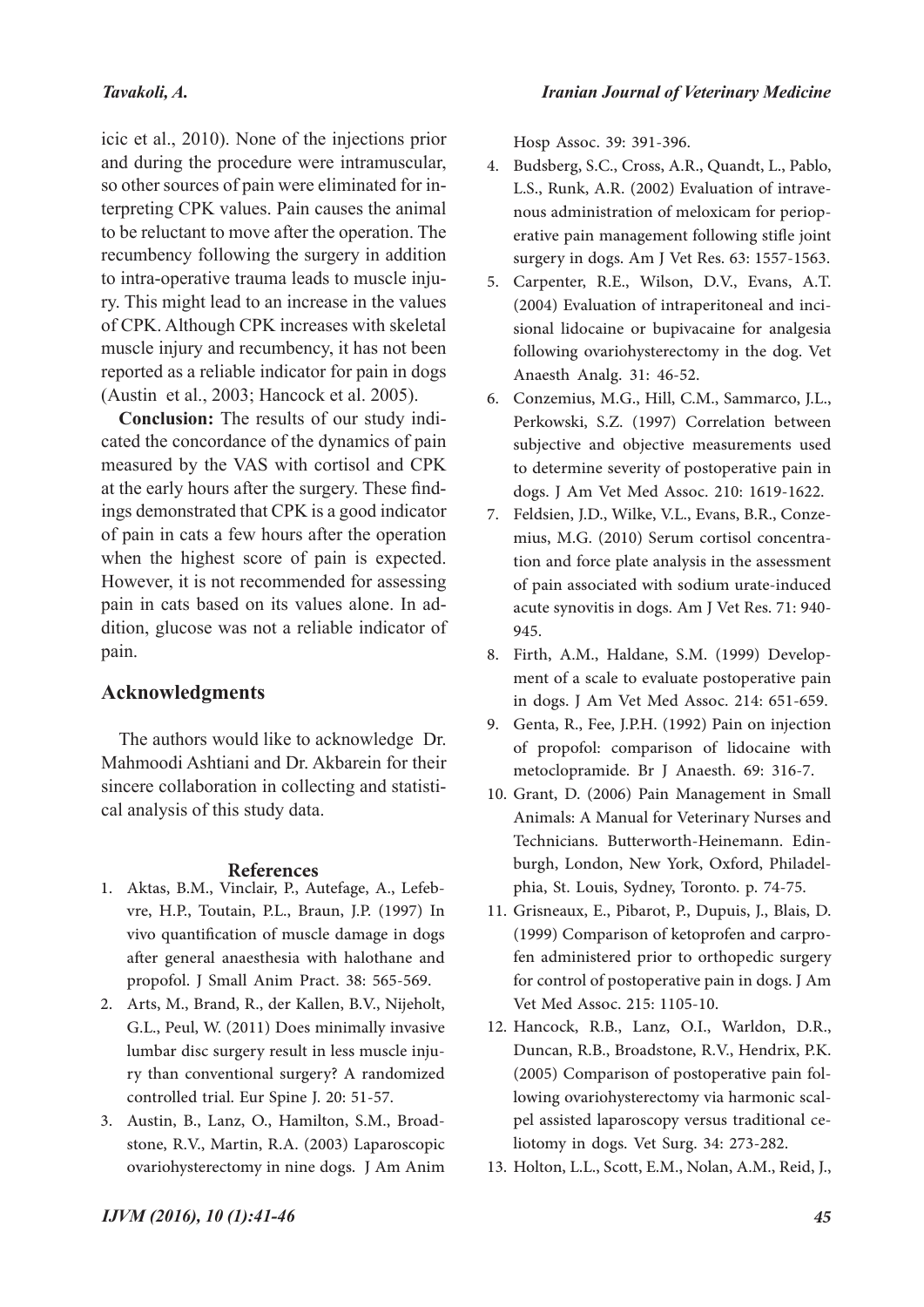Welsh, E., Flaherty, D. (1998) Comparison of three methods used for assessment of pain in dogs. J Am Vet Med Assoc. 212: 61-66.

- 14. Johnson, J.M. (1991) The Veterinarians responsibility: assessing acute pain in dogs and cats part1. Compend Contin Educ Prac Vet. 13: 804-7.
- 15. Kawaguchi, Y., Matsui, H., Tsuji, H. (1997) Changes in serum creatine phosphokinase MM isoenzyme after lumbar spine surgery. Spine J. 22: 1018-1023.
- 16. Mathews, K.A. (2000) Pain assessment and general approach to management. Vet Clin North Am Sm Anim Prac. 30: 729-755.
- 17. Maticic, D., Stejskal, M., Pecin, M., Kreszinger, M., Pirkic, B., Vnuk, D., Smolec, O., Rumen- jak, V. (2010) Correlation of pain assessment parameters in dogs with cranial cruciate surgery Vet Arhiv. 80: 597-609.
- 18. Mich, P.M., Hellyer, P.M. (2008) Objective, Categoric Methods for Assessing Pain and Analgesia. In: Handbook of Veterinary Pain Management. Gaynor, J.S., Muir, W.W. III, (eds.).  $(2<sup>nd</sup> ed.)$  Mosby, St. Louis, USA. p. 78-109.
- Minto, B.W., Rodrigues, L.C., Steagall, P.V.M., 19. Monteiro, E.R., Brandão, C.V.S. (2013) As- sessment of postoperative pain after unilateral mastectomy using two different surgical tech- niques in dogs. Acta Vet Scand. 55: 60-69.
- 20. Pascoe, P.J. (2000) Perioperative pain management. Vet Clin North Am Small Anim Pract. 30: 917-932.
- Shin, D.A., Kim, K.N., Shin, H.C., Yoon, H. 21. (2008) The efficacy of microendoscopic dis- cectomy in reducing iatrogenic muscle injury. J Neurosurg Spine. 8: 39-43.
- 22. Slingsby, L.S., Water-Pearson, A.E. (2000) Postoperative analgesia in the cat after ovariohysterectomy by the use of carprofen, ketoprofen, meloxicam or tolfenamic acid. J Small Anim Pract. 41: 447-450.
- 23. Smith, J.D., Allen, S.W., Quandt, J.E., Tackett, R.L.(1996) Indicators of postoperative pain in cats and correlation with clinical criteria. Am

J Vet Res. 57:1674-1678.

erative analgesia in the dog: A comparison of morphine, buprenorphine, and pentazocine. J Small Anim Pract. 25: 437-451. 24. Taylor, P.M., Houlton, J.E.F. (1984) Post-op-